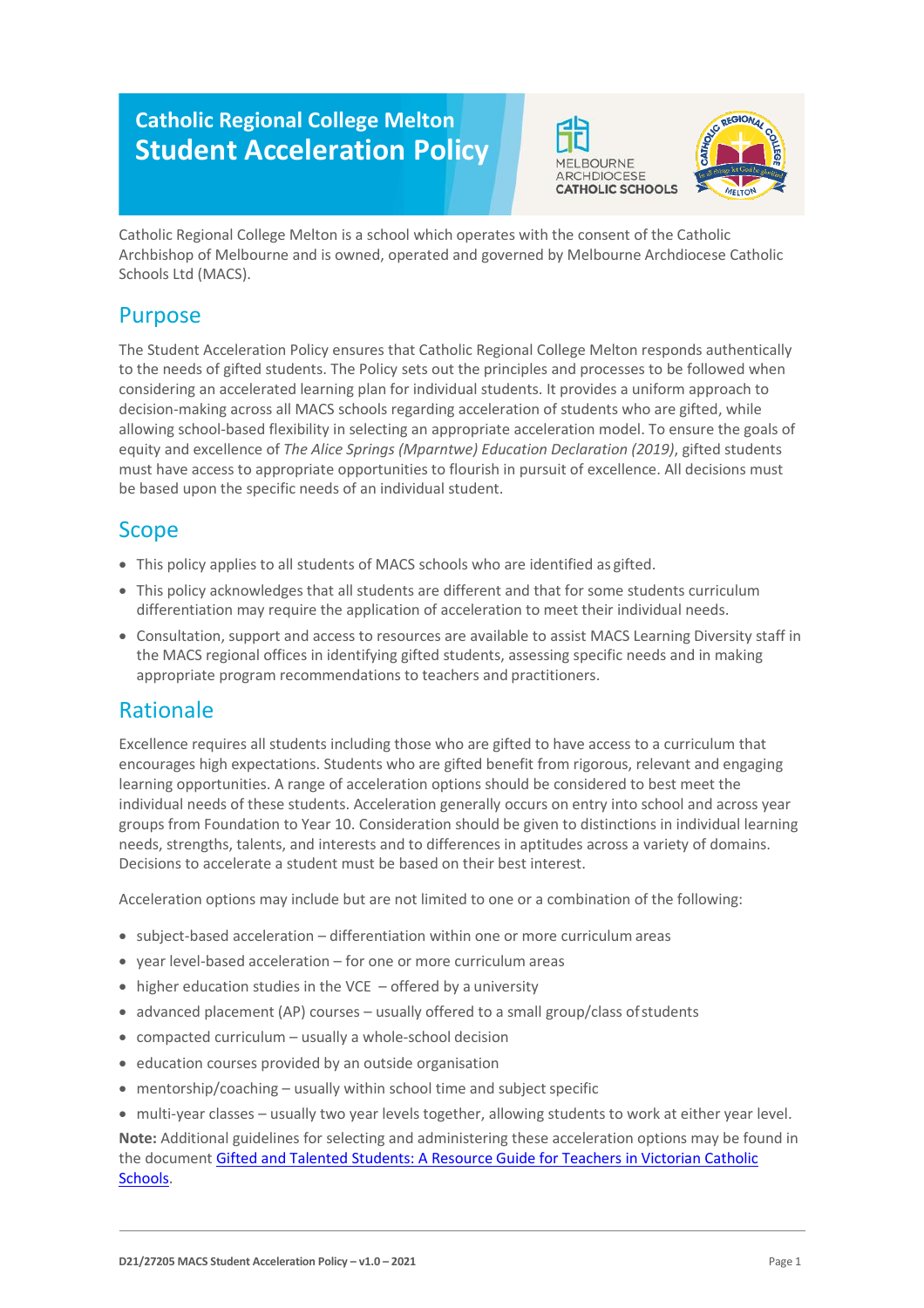# **Definitions**

#### **Acceleration**

Acceleration refers to the progression through the regular curriculum at a faster pace than other students of the same chronological age.

#### **Giftedness**

Giftedness refers to students who exhibit high ability, creativity and task commitment with an intelligent quotient ≥130.

#### **Twice exceptionality**

'Twice exceptionality' refers to gifted students who also experience a learning difficulty in one or more areas.

#### **Underachievement**

Underachievement refers to gifted students who are achieving less than their potential.

# **Principles**

There are approximately 3.8 million Australians of school age ( $\approx$  10%) who are deemed to be gifted (DET 2018). Of these, it is estimated that 14% (compared to 4% in the general population) may also have a learning disability (Wormald 2015). To achieve to their potential, students who are gifted may require enrichment and extension activities together with learning support.

Applying a model of acceleration in addition to other appropriate supports can empower high-ability students to achieve to excellence.

Students who are gifted are considered to display characteristics at home and school that are significantly above the average for their age. Catholic education is committed to enabling all students to achieve to their potential by providing appropriate opportunities through a range of flexible acceleration options for these students.

The Student Acceleration Policy supports the Catholic faith by celebrating each student's uniqueness and embracing all students as respected and valued members of the learning community. This policy acknowledges that local pastoral discretion is an important element of decision-making with regard to student acceleration.

The Student Acceleration Policy is underpinned by the *Disability Discrimination Act 1992* (Cth) (DDA) and the associated [Disability Standards for Education 2005](https://www.education.gov.au/disability-standards-education-2005) (Cth).

## Procedures

## **1. Establishment of acceleration committee**

- 1.1. Catholic Regional College Melton has established a committee to review all applications for acceleration.
- 1.2. This committee consists of Deputy Principal Learning & Teaching, Literacy Leader, Gadal Director and relevant Year Level Coordinator.
- 1.3. Detailed minutes of all meetings will be kept to ensure transparency of process.

## **2. Identification of students as gifted**

- 2.1. Evidence is to be provided of a student's gifted ability in one or more curriculum areas.
- 2.2. Student must have been assessed as having a Full Scale Intelligence Quotient of ≥130.